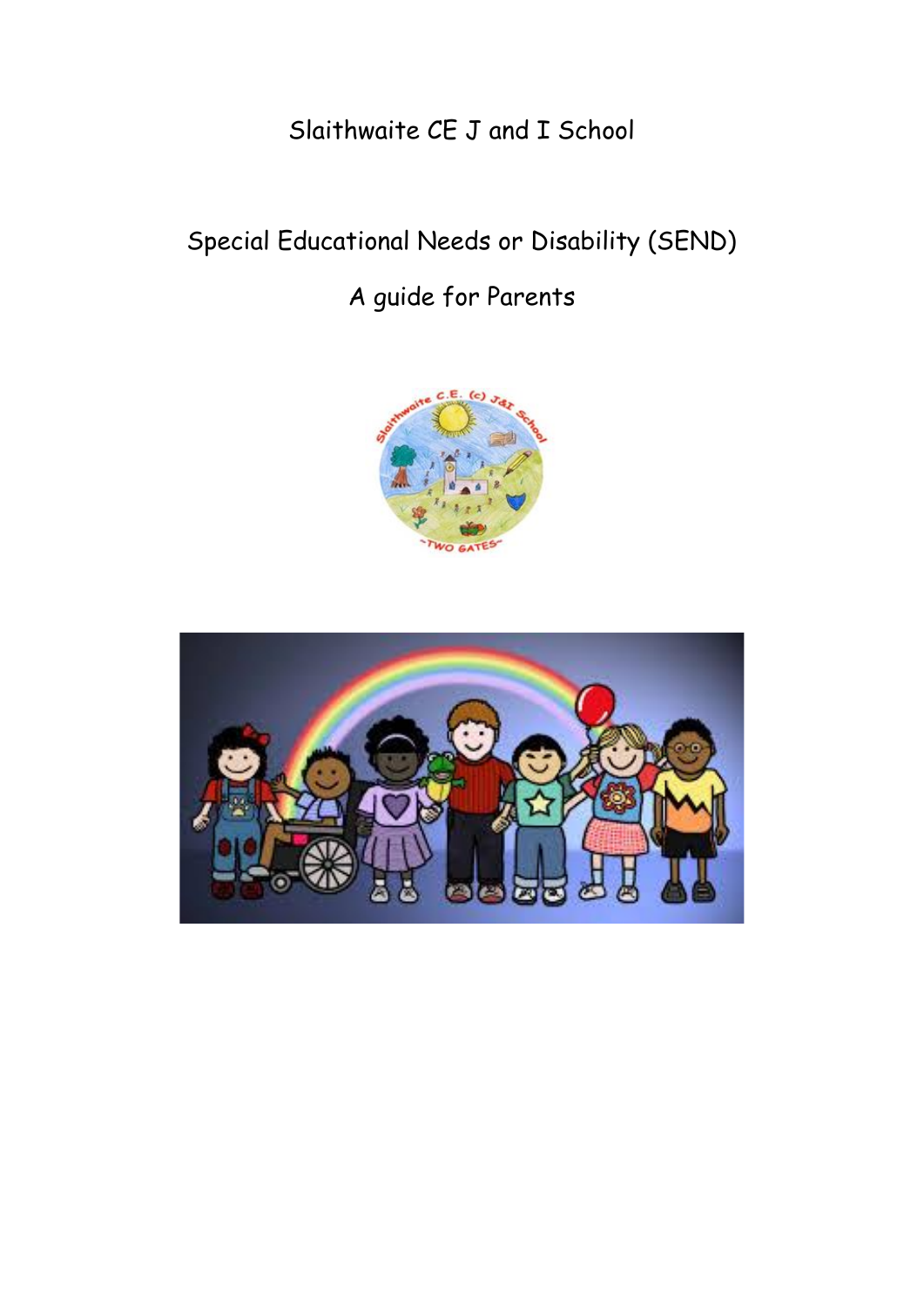### **Welcome**

My name is Mrs Paula Cherrington, and I am the Key Stage one and Early Years lead and Special Educational Needs Coordinator (SENCO) at Slaithwaite J and I School. In May 2021, I set up a Special Educational needs working party made up of staff, parents and governors. We looked at what parents would want to know, about the practice and provision offered at our school. As a result, we have produced this SEND Guide for Parents. We hope you find it useful! You will also find lots more useful information on the SEND page of our school website:

On the website you will find:

The school's Local offer for SEND (a statutory report of our school's SEND provision which is updated at least annually)

The school's SEND policy

Useful links – including a link to the Kirklees Local Offer (a website providing information about the support and services available for children and young people aged 0-25, who have special educational needs and disabilities, and their families)

If you can't find the answers to your questions, please ask - we are here to help. The school telephone number is 01484 506464. The email address is office.slaithwaite@kirkleeseducation.uk

## **A child and family centred approach**

At Slaithwaite CE J and I School, we take a child and family centred approach - you and your child are at the heart of what we do. Children and parents are valued and listened to. We will always work with you to make decisions about how best to support your child's learning.

## **What are Special Educational Needs?**

Children and young people with special educational needs (SEN) have learning difficulties or disabilities that make it harder for them to learn than most children and young people of the same age. These children and young people may need extra or different help to others. The 0-25 SEND Code of Practice 2015 sets out 4 areas of SEN:

*Communication and interaction* – Children have speech, language and communication difficulties which make it difficult for them to make sense of language or to understand how to communicate effectively and appropriately with others.

*Cognition and learning* – Children learn at a slower pace than others their age, have difficulty in understanding parts of the curriculum, have difficulties with

organisation and memory skills, or have a specific difficulty affecting one particular part of their learning performance e.g. literacy or numeracy.

**Social, emotional and mental health difficulties (SEMH)** - Children have difficulty in managing their relationships with other people, are withdrawn, or they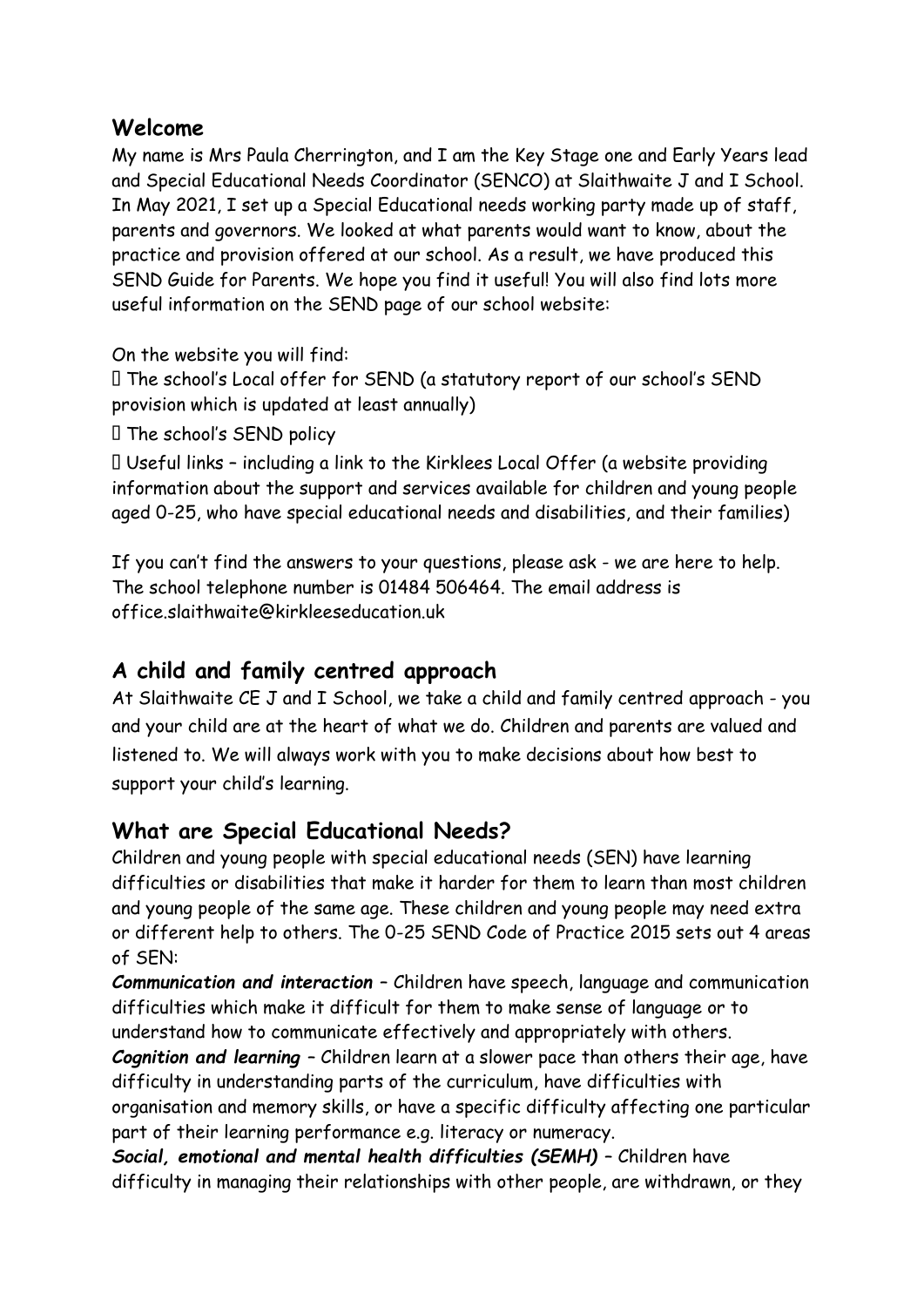behave in ways that may hinder their and other children's learning or have an impact on their health and wellbeing.

*Sensory and/or physical needs* – Children with visual and/or hearing impairments, or a physical need that means they must have additional ongoing support and equipment.

Some children may have SEN that covers more than one of these areas.

## **Disability**

Many children and young people who have SEN may also have a disability. A disability is described in law (the Equality Act 2010) as 'a physical or mental impairment, which has a long-term (a year or more) and substantial adverse effect on their ability to carry out normal day-to-day activities.' This includes, for example, sensory impairments such as those that affect sight and hearing, and long-term health conditions such as asthma diabetes or epilepsy.



# **Our Quality First Teaching Commitment**

At Slaithwaite CE J and I School all children, including those with SEND, have most of their learning needs met by accessing high quality teaching

We create an **environment** which is stimulating, creative, exciting, inclusive, happy, safe and caring.

We provide **high quality teaching** which is personalised, motivating and builds on children's prior learning.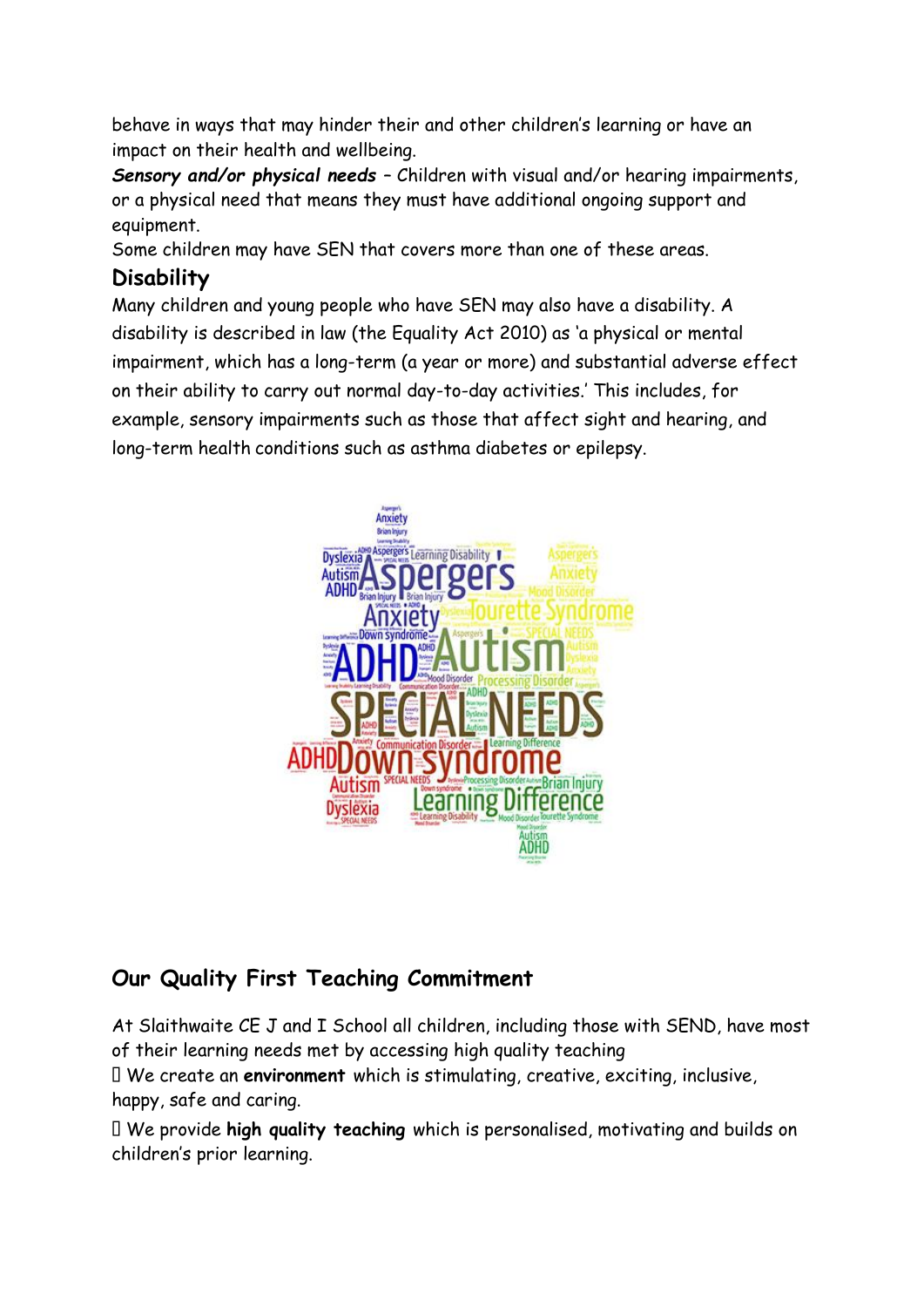We establish supporting, nurturing and positive **relationships** between children, staff, parents, governors, the church and the wider community.

We plan and deliver a **curriculum** which is innovative, engaging, inspiring, meaningful and dynamic.

We have **high expectations** for behaviour and learning built on the aspirations of our children, their parents, staff and governors.

Some children, including those with SEND, may need to access further teaching support (referred to in school as 'interventions'), usually in small groups. This additional provision may take place within the classroom or in a quiet space around the school. Interventions may be led by a teacher or a teaching assistant.

## **SEN Support**

Some children need educational provision that is **additional to** or **different from**  what is provided for most children through Quality First Teaching and 'catch up' interventions. This type of support is available for children with specific barriers to learning that cannot be overcome through Quality First Teaching and intervention groups. This means they have been identified by the class teacher and SENCO (Special Educational Needs Coordinator) as needing some extra specialist support in school, and referrals may need to be made to professionals from outside the school to seek further advice. This stage is known as **SEN Support**.

## **How children are identified.**

Children usually start school in the Early Years Foundation stage. At the start of the year all children are assessed in their learning through a baseline assessment. If children start at our school in a different year to EYFS such as Year 2, they will also be baselined against their age related expectations.

Children who don't appear to be meeting baseline assessments are then identified and parents are informed usually at the first parents evening meeting or before if required. At this stage several things may happen

- Discussion with parents and children about how best to meet the needs of the child/children
- Children may be then added to the quality first teaching groups and interventions are planned to support their learning.
- Referral to an outside agency may be required e.g speech and language, Sensory support, Complex communication and Interaction.
- Children may need a My Support plan-this will support their individual needs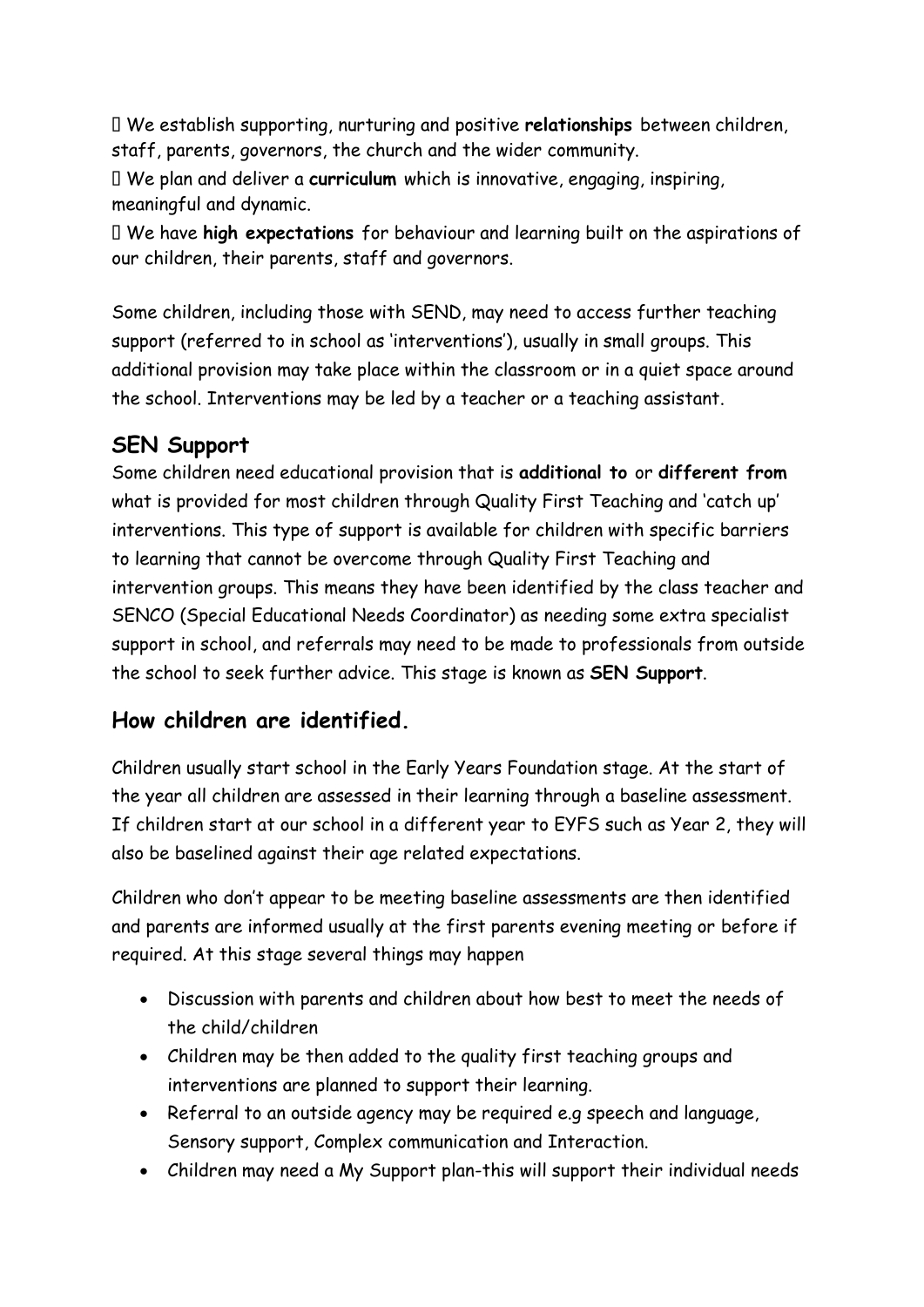Sometimes children are not always identified during baseline assessments and through observations of children's learning and development children may be identified as requiring additional support at any point throughout the year. This also happens in other year groups within the school.

Some children may need quality first teaching in small groups tailored to their needs and this may be enough to support them in their learning. Some children may be find it difficult to access the work in quality first teaching groups. This would may highlight the need for the class teacher to seek professional advice or support from an outside agency with parental permission

Some children may need professional outside agency support straight away when they start our school this would be identified through baseline assessments and observations of children. Parents will always be consulted before any referrals are made.

As most children start our school in the Early Years Foundation stage the teacher makes it a priority to make links with pre-school settings in the local area. Every summer the class teacher contacts the pre-school settings to identify which children will be attending our school and if they have any special educational needs. The teacher then visits the setting (pre and post Covid) to meet the children and to meet with staff who have been working with the children at pre-school. The teacher will attend any meetings required to support the child before they start school. Children come from a range of settings including Splat pre-school, Cornfield Private day Nursery, Hoppers, Stepping Stones Day Nursery, Neilds Primary School, Shred Pre-school. However children also come from other settings around the Huddersfield area which the teacher is happy to visit too.

The class teacher will also meet with parents of children with special educational needs to discuss provision and practice for their child.

### **The SEN Support Register**

We always share any concerns about a child's learning with their parents at the earliest possible stage. We will work with you to identify your child's specific needs and plan the support that would help them in school. We will formally notify you if your child's name has been added to the school's SEN Support Register. If, after some additional support, your child no longer requires provision which is different from or additional to other children, your child's name will be removed from the SEN Support Register. Again, we will always formally notify you if this is the case.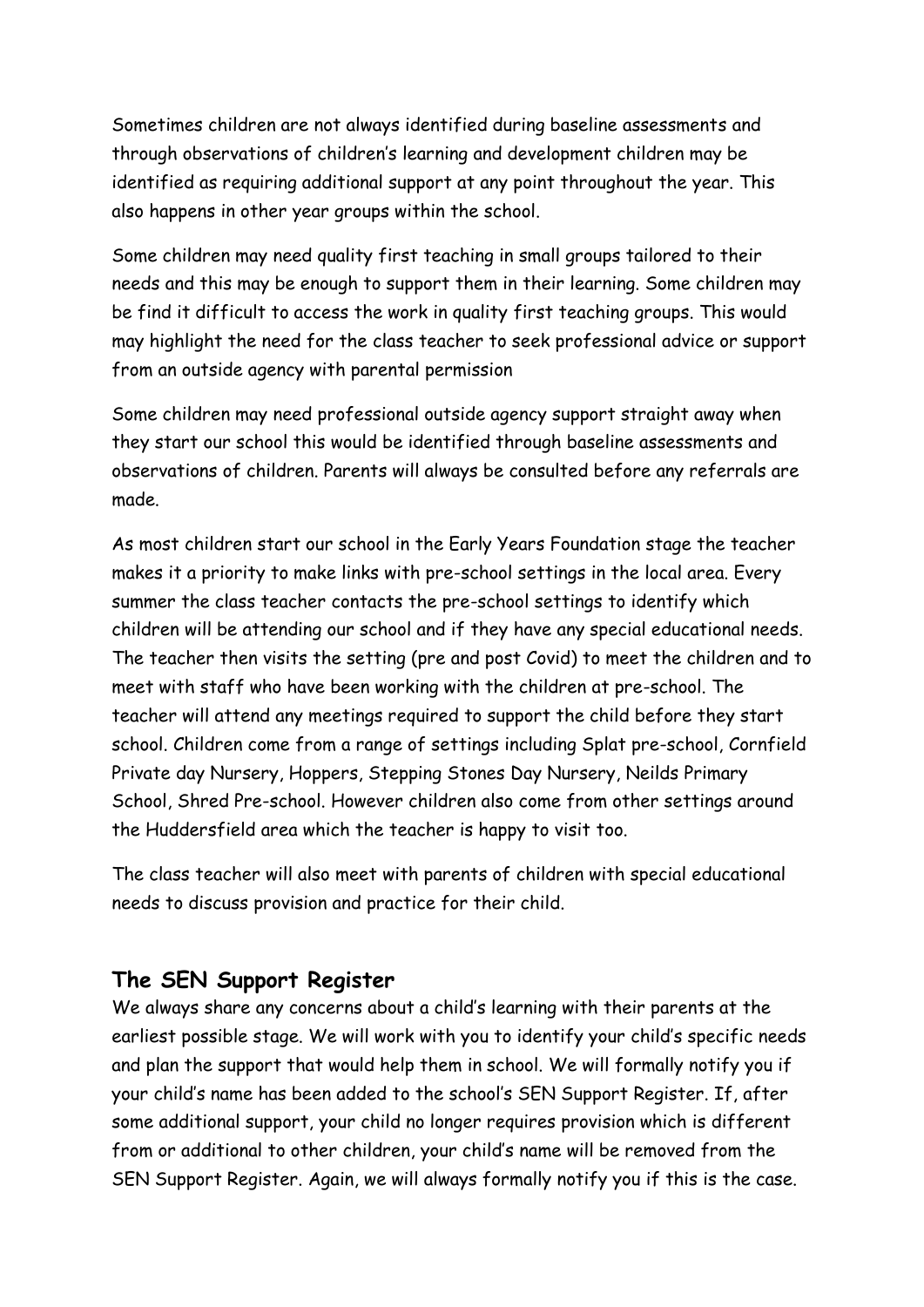### **The Graduated Approach – Assess, Plan, Do, Review**

If the school identifies that your child has SEN, you will be invited to meet with the class teacher and, wherever possible, the SENCO. We will discuss what assessments we have done in school and will ask for your support in helping to identify what additional support your child may need. Together, we will write short term targets for your child to work towards and decide what provision needs to be made to support your child to make progress. You will be invited into school each term to discuss your child's progress and plan new targets with the class teacher. Each cycle of assessment, planning, doing and reviewing is recorded and you will receive a copy of the plan. This model of support is referred to in the SEN Code of Practice as 'the graduated approach'.



## **Interventions**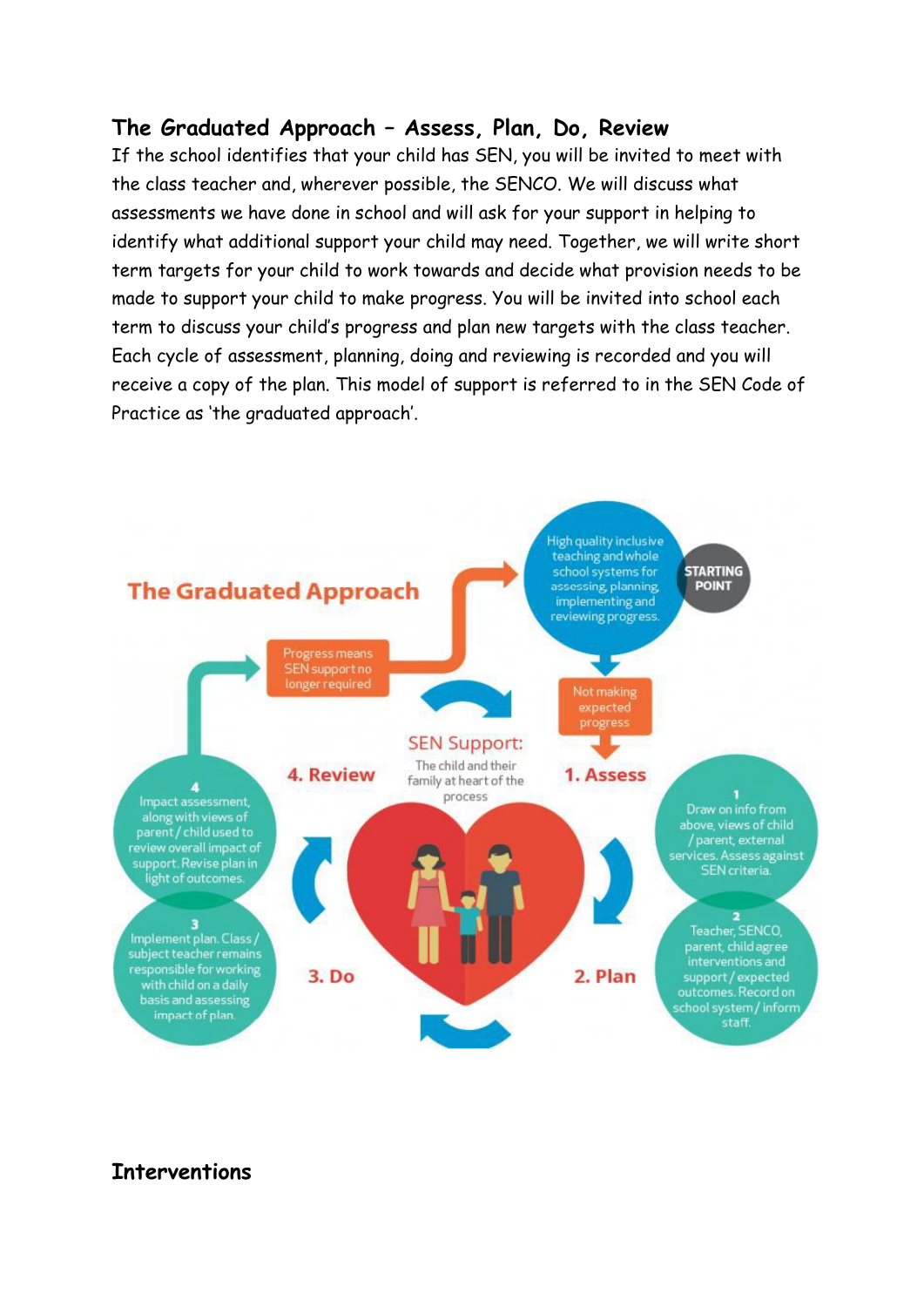We provide a wide range of interventions to support children's learning across all the areas of need. Interventions change each year to ensure that we are effectively meeting the current needs of the children in school. These are just a few of the interventions currently being delivered, to give you an idea of what type of support is available at Slaithwaite CE Infant School.

#### *Movement Group*

This is a daily gross motor skills development group, which takes place in the school hall. Groups of up to 10 children access a variety of activities e.g. balancing, crawling through tunnels, jumping. Activities are age appropriate and in Early Years activities are done through songs and rhymes.

#### *Communication and Language interventions*

We deliver a variety of language interventions which include social communication groups –Social circles, sentence building (e.g. Colour Coding) and development of speech and understanding (e.g. Language links). Language interventions are sometimes delivered to individual children, or in small groups, and are often delivered following advice from a Speech and Language Therapist.

#### *Sensory time*

This is a daily sensory time group for children who have sensory needs. Some children need time to regulate and by taking part in this group it help children to be ready to learn in class. Sensory time provided opportunities for children to develop their physical needs by climbing, balancing, rolling, running and spinning. Resources used are cones seats for spinning, peanut ball for rolling, scooter board for pulling and space for running. It also supports children who prefer quiet as they are very small groups.

#### *Nurture Group*

This is a daily social and emotional support for children. Activities in nurture group help develop children's language and communication skills, as well as providing enjoyable opportunities for social learning, developing friendship skills, with time to listen and be listened to.

#### *Work stations and basket tasks*

Some children, often those with complex communication/learning needs, are able to access learning more effectively when it is presented in baskets at an individual workstation. The baskets contain familiar, achievable tasks e.g. number, fine motor or phonics activities. The final bask is a motivating activity that the child enjoys. The routine of completing baskets is introduced gradually and is initially supported by the teacher/TA, but with the expectation that the child will eventually be able to complete learning tasks with greater independence.

### **Referrals to outside agencies**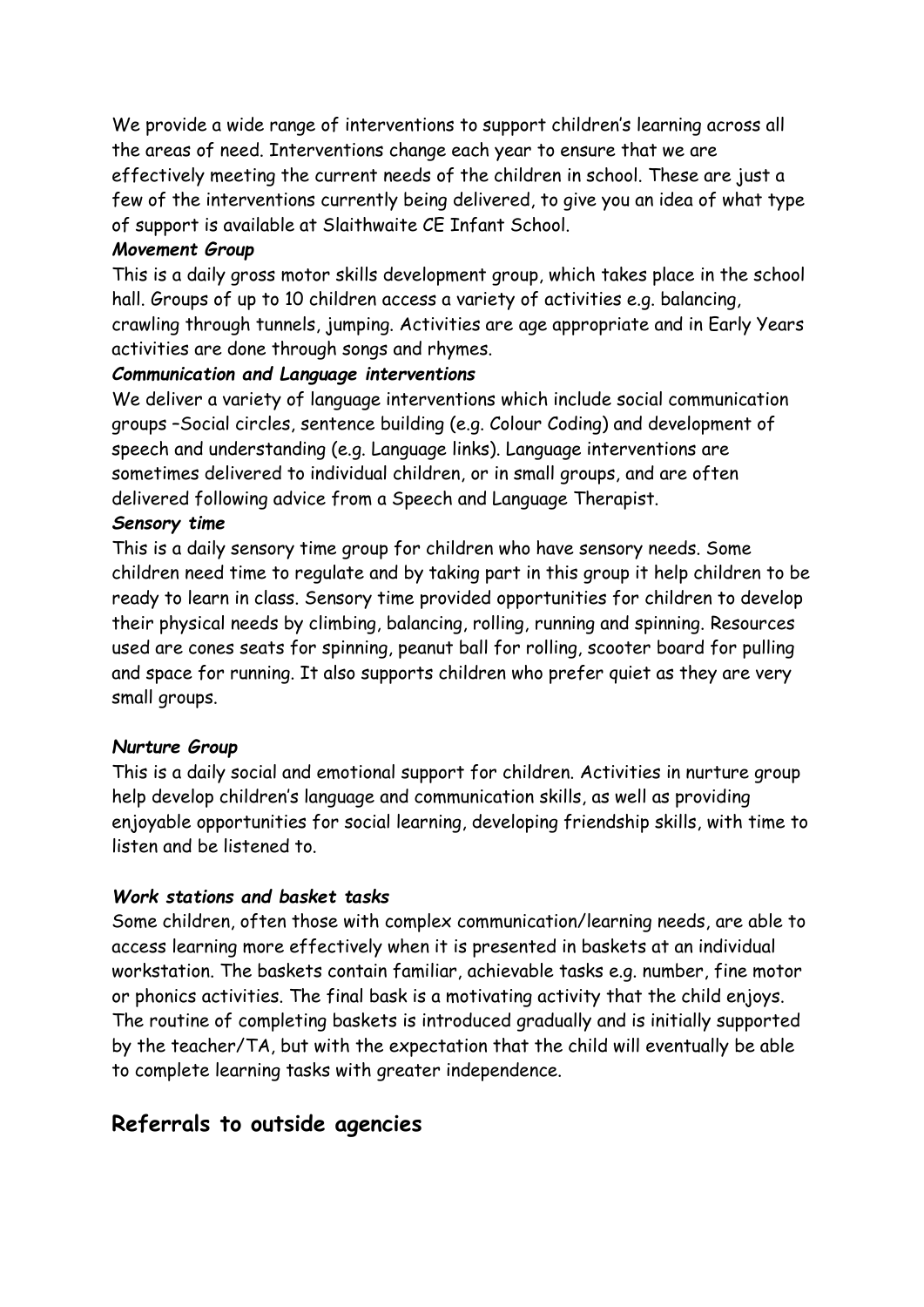The school works closely with a range of external professionals who support us to understand children's needs and plan appropriate provision. These professionals include:

- Speech and Language Therapists (SALT)
- $\Box$  Occupational Therapists (OT)
- Physiotherapists
- Educational Psychologists (EP)
- $\Box$  Sensory occupational therapy service
- Kirklees Specialist Provision teachers

If we think that your child would benefit from external support, we will ask you to help us complete and sign a referral form. *No referrals can be made to external professionals without parental consent.* 

## **My Support Plans (MSPs) & Education Health Care Plans (EHCPs)**

Children who have more complex needs may benefit from having an Educational Health Care Plan (EHCP). An EHC plan is for children and young people aged 0-25 with more complex and ongoing special needs, who need more long term support than we are able to provide using the school's budget.

EHC plans identify educational, health and social needs and set out the additional support required to meet those needs. EHC plans usually come with **additional funding** for school, which allows us to provide a higher level of support for your child e.g. additional support from a Teaching Assistant. If we agree that an EHCP may be needed in order to meet your child's long term special educational needs, the school will work with you to write a My Support Plan (MSP).

**My Support Plans** are detailed plans which include your child's strengths and skills, background and family information, learning needs, current targets and details of the support currently being provided at school. As a school we have to demonstrate to Kirklees, through the My Support Plan, that we are providing support which costs in excess of £6000 (the level of support which school is expected to provide from the school budget). The My Support Plan must be reviewed at least twice, demonstrating purposeful action by the school to meet the child's needs, before a request to Kirklees can be made for an EHC needs assessment. The My Support Plan must also show that we have sought and acted upon advice from appropriate external agencies. My Support Plans will be reviewed at least termly with the class teacher, SENCO and, where possible, any external professionals who are involved. The school (or parents) can request that the Local Authority carry out a **statutory assessment** of your child's needs (i.e. a request for an EHC needs assessment). When the Local Authority receives a request for a statutory assessment, they must make a decision about whether to agree to the assessment within six weeks. The Kirklees SEND Assessment and Commissioning Team (SENDACT) will write to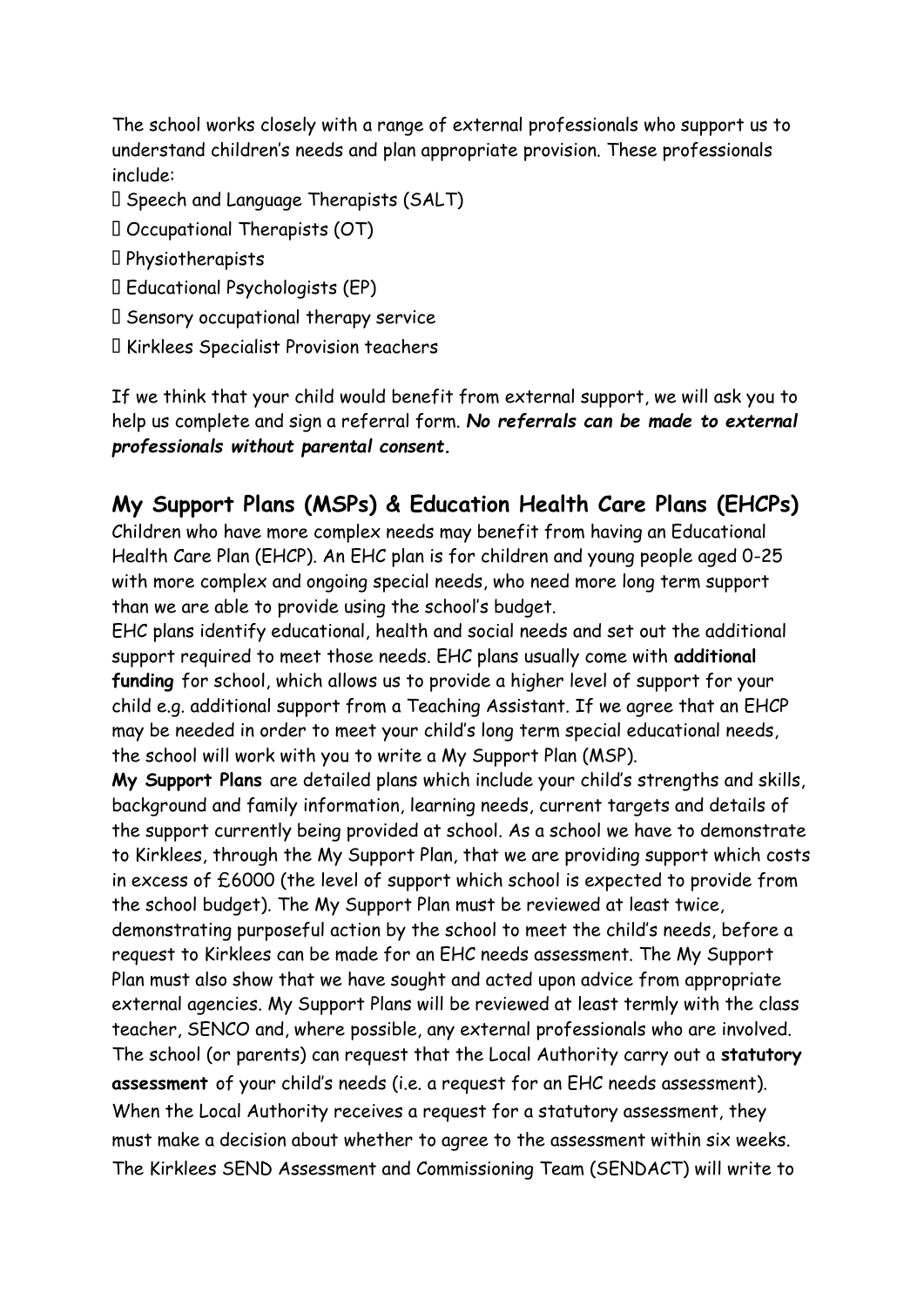you to explain the process and keep you informed. If the Local Authority agree to an assessment, professionals (including an Educational Psychologist) will assess your child's needs and will advise the Local Authority about what support your child requires in school.

Following the needs assessment, the Local Authority may decide to issue an EHCP. The EHCP is a statutory document which states what provision the named school *must* put in place to support your child. This will be discussed and agreed at a planning meeting (usually held at the child's current educational setting), with parents, school staff and all professionals who have been involved in the assessment. The Local Authority will then decide whether to provide additional funding with the plan (which is allocated at different levels or bandings) which allows the school to provide the additional support that your child needs.

## **Meetings in school**

All parents of children with SEND are invited into school at least termly (i.e. three times per year) to review their child's progress and plan new targets with the class teacher. This may include, or be additional to, the parents' evening appointments in the autumn and spring terms. Some meetings may also include the SENCO and/or external professionals.

You will be asked what days and times are most convenient for you, and we will do our best to accommodate your requirements. Meetings in school may take place in the classroom (if they are after school), in the Head teacher's office, in the cabin. You are welcome to bring a relative or friend with you for support if you would like to. If you are unable to attend a meeting that has been arranged, please let us know as soon as possible.

## **EHCP Annual Reviews**

If your child has an EHCP, one of your meetings will be the Annual Review. At this meeting the content of the EHCP is discussed, reviewed and any changes can be recommended to the Local Authority. Any external professionals who support your child will be invited to the annual review, as well as the class teacher, parents, SENCO, and the child (where this is appropriate and agreed with parents). Wherever possible, we try to include your child in the EHCP review meeting, in a manner that is appropriate for their age and understanding. This usually means joining us for a drink and a biscuit, to share their achievements at school and to listen to how proud we are of them. It is important that children feel valued and listened to by all of the people who are supporting them.

Before the annual review the SENCO and class teacher will prepare for the meeting by amending parts of the EHC plan and discuss these with you at the review.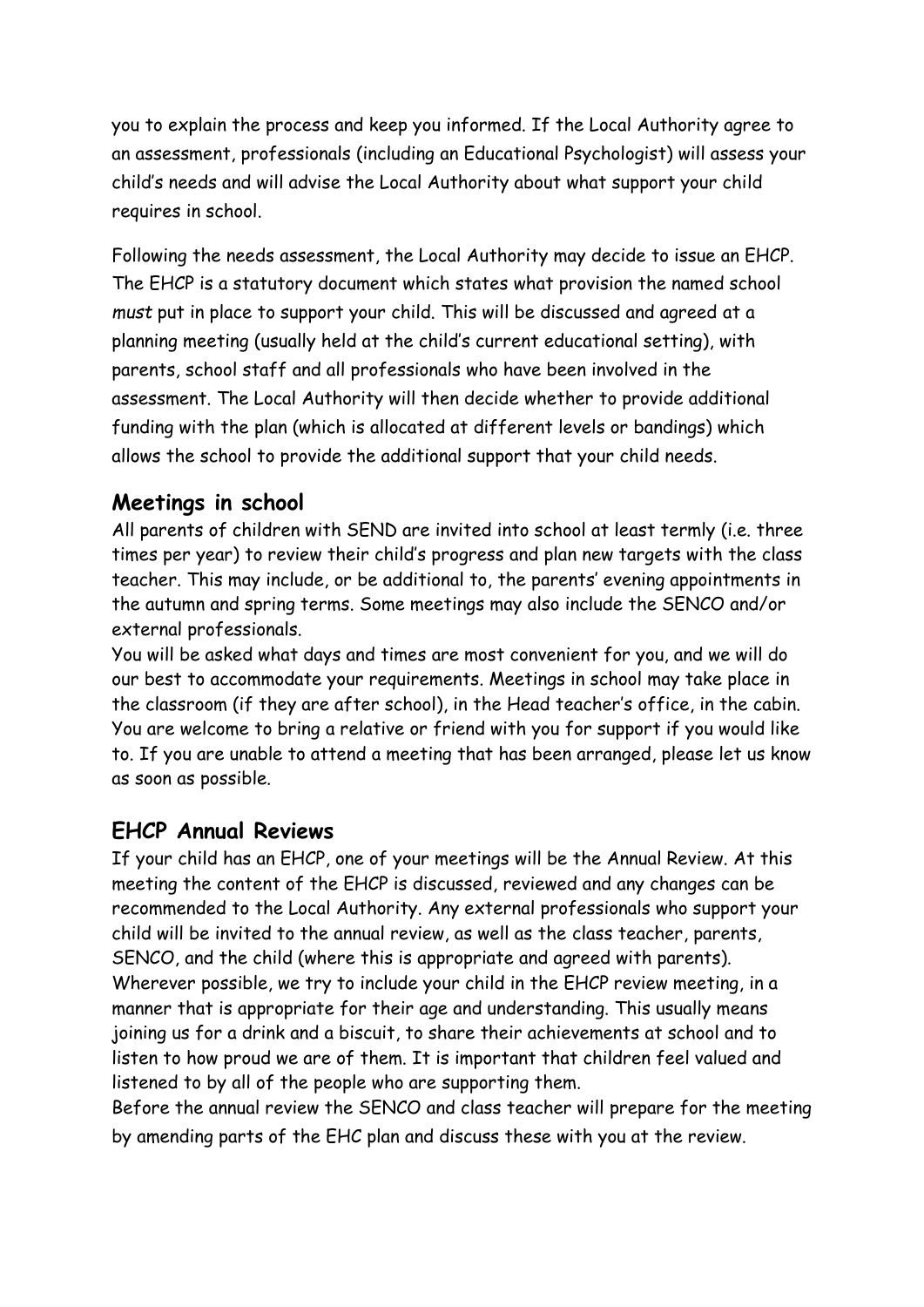Following the meeting the SENCO will write a 'Head teacher's Report' which shows what changes to the EHCP, if any, have been discussed and agreed at the annual review. Both these reports are shared with Kirklees SENDACT, who will decide if the EHCP will be amended.

### **Communication between parents and school**

We believe that clear and regular communication between parents and school is vital in ensuring that your child's needs are met successfully. We will meet with you at least three times per year to discuss your child's progress at school. If your child has more complex needs, you may need to communicate with your child's teacher more regularly. This communication can take many forms, and we will work with you to find the methods that works for you.

## **Staff training and skills**

At Slaithwaite CE J and I School we support all children's individual needs, however as there are lots of different special educational needs, it is difficult to ensure staff are knowledgeable about them all. Once we understand a child's additional needs we will actively seek out professional development opportunities for all staff to ensure we meet the needs of all our learners. We also use the special educational needs register to identify the main areas of special needs, which also helps us to identify professional development opportunities. At the moment these are speech and language and sensory needs. So as a school we have bought a speech and language programme called language links which identifies children who may need additional support in their speech and language skills including concepts, verb tenses, instructions, pronouns, negatives, questions and verbal reasoning. A programme of intervention is then set for the children to take part in intervention activities supporting and developing their areas of need. The children may have already been referred to speech and language and may be waiting for an initial appointment. This can take a long time to happen in some cases up to one year so we felt as a school we needed something in place to support these children.

Sensory need is another area highlighted on the special educational needs register so 8 staff so far have completed Sensory awareness training to help children to regulate. More staff will be completing the training in summer 2021. Activities such as sensory time, individual activities including opportunities to run or ride a bike or the use a of power wall to help support children to regulate.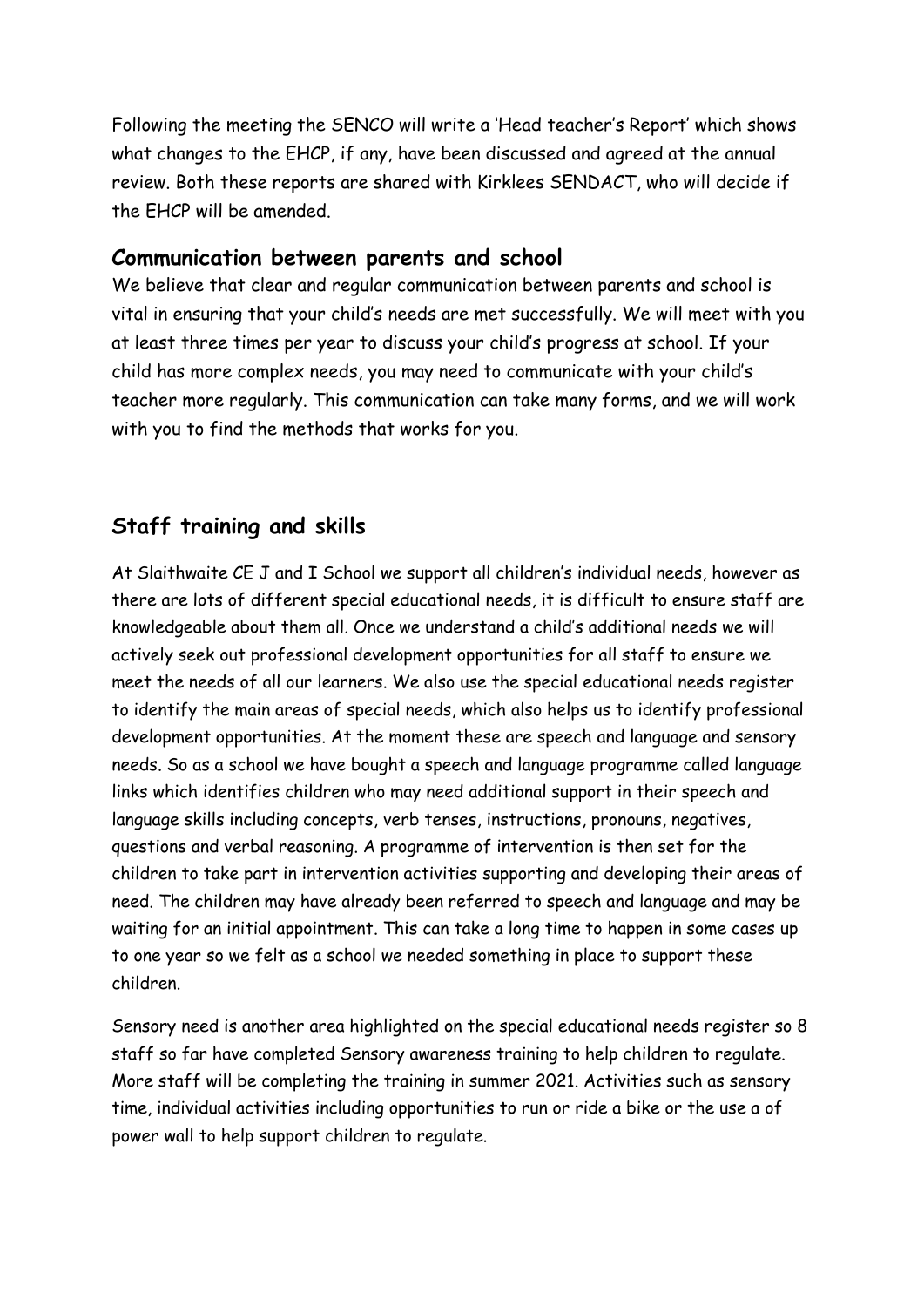Another area of need is around the Autistic spectrum –staff who are working with children on the autistic spectrum have completed training around this and we also have plans in place to access the Autism awareness training from Woodley School and College.

However these are only a few of the areas of need and we support all children and will proactively look for professional development opportunities when the need arises. We work very closely with all professionals involved with the children and take advice and support from them too.

We also in corporate Makaton within learning when possible. This is usually when learning songs and rhymes and enables all children to take part.

# **In the future…. We would like to organise Parent Space**

To have termly coffee mornings or afternoons for our parents of children who have special educational needs or disabilities. Parent Space meetings are informal opportunities for parents to meet with the SENCO, and other parents of children with SEND. This is a chance for parents to meet, chat, share experiences and support one another. Tea, coffee and biscuits are always available too! It will be a great opportunity for parents to get to know each other and have the opportunity to share their experiences with other parents who understand the joys and challenges of parenting a child with special needs.

## We would like to continue with the SEND working party ....

This is a half termly meeting for parents to directly influence our school's SEND provision and policy, including coproduction of information for parents. Anyone is welcome to join the meetings, meetings are sometimes held in school time and sometimes after school to enable everyone to be able to attend some meetings.

# **We would like to develop an SEND working party with the children too……..**

Where they can voice their views, opinions and ideas to influence policy and practice.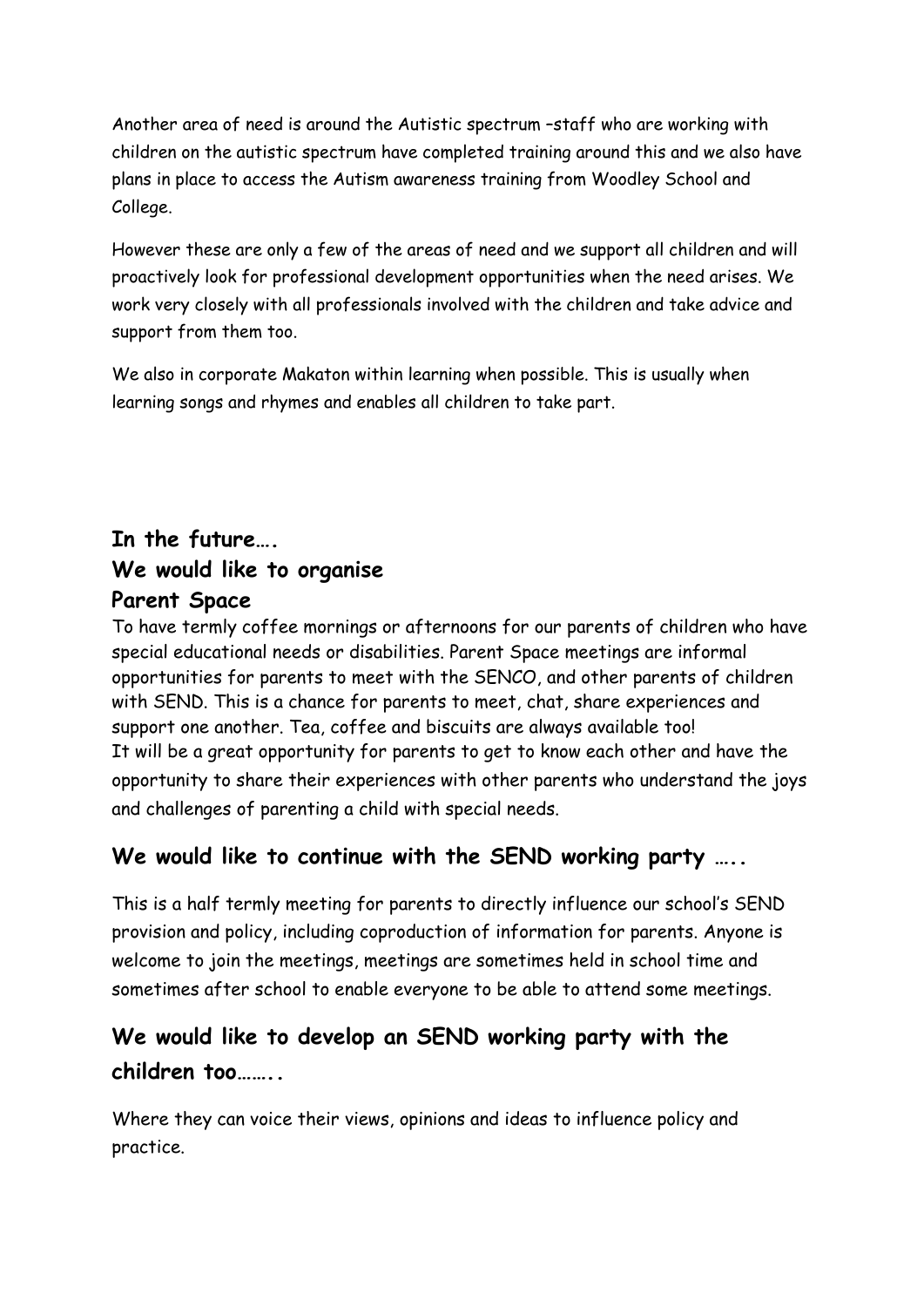For children who can't do this they may have an advocate e.g parent, teacher or teaching assistant who may offer their views through observations.

These meetings will take place half termly and we will make sure there is juice and a biscuit.

## **The role of the Special Educational Needs Coordinator (SENCO)**

*The SENCO at Slaihtwaite CE J and I School is Mrs Paula Cherrington who has a Post Graduate Certficiate in Special Educational Needs Coordination (including the National Award in SEN Coordination).* 

I want to work in partnership with parents and carers to help ensure that we provide the very best support for your child.

#### **As SENCo, I will:**

1. Inform you if your child is identified as needing additional help and support in school, and if their name is recorded on the school's SEN Support Register.

2. Be as accessible as possible to parents and carers, and will endeavour to respond to you as soon as I can. You can telephone 01484 506464 or email:

office.slaithwaite@kirkleeseducation.uk - Please be aware that I may not always be available immediately. I have regular teaching commitments and other leadership responsibilities.

3. Listen to parents and carers and use your expertise to help in planning support for your child.

4. Give parents information about what you can do at home with your child to echo the support and strategies used in school.

5. Try to organise meetings with parents at a time to suit everyone who is coming, including parents, and I will carry out the actions agreed at the meeting (or let you know why I cannot).

6. Ensure that your child's identified, individual needs are met with appropriate support - regardless of whether they have a diagnosis of a particular condition or not.

7. Read any reports about your child, sent to school by professionals or other services, and act on them as soon as possible after I receive them.

8. Ensure parents are involved in writing targets, reviewing progress and ensure parents receive copies of any plans or reports written by the school.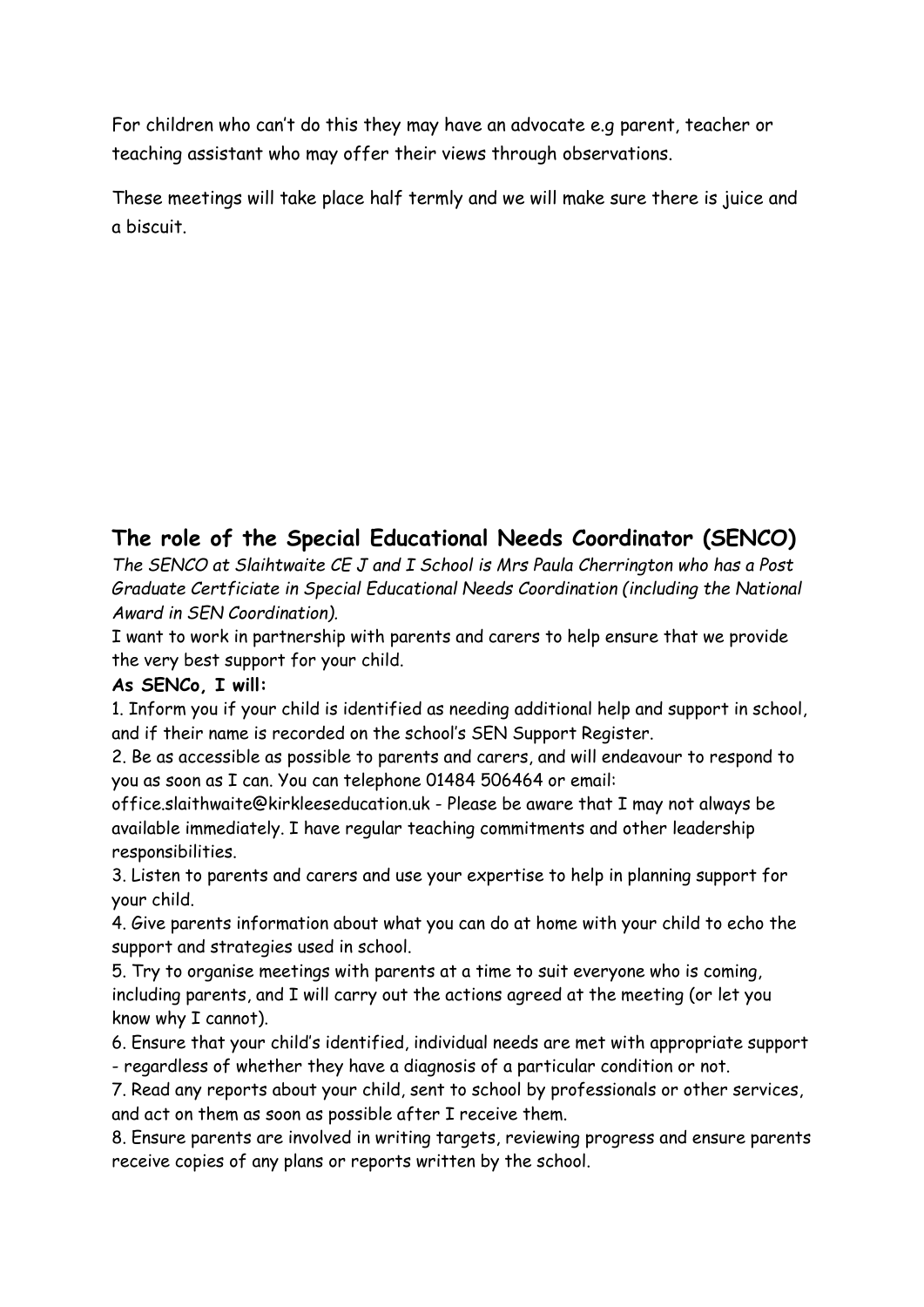9. Inform all staff working with your child of their specific needs and the appropriate support that has been identified for them.

10. Work with parents and others involved to carefully plan for successful transitions i.e. starting school, moving between year groups or moving onto another school.

### **As a parent or carer, it would be helpful if you would keep in touch with school and:**

a) Let the school know if anything has happened that is likely to upset or affect your child in school - whether this is likely to be for just one day or for the longer term. b) Tell us if your child`s needs have changed in any way, or if you receive a professional report that may help us in planning to meet your child`s needs in school.

c) Let us know as soon as possible if you have concerns or worries so that we can try to sort these out together.

d) If you would like to meet with school staff, please make an appointment in advance whenever possible - it is difficult to talk things through properly at the beginning or end of a busy school day, especially when school staff may have to rush away to deal with something else or to teach a class.

# **Support and activities for children with SEND, their parents and families, in Kirklees**



Kirklees Local Offer is aimed at providing information about the support and services that children and young people aged 0-25, who have special educational needs and disabilities, and their families can get in one place.

On the local offer website you can access information about: education, childcare, support and assistance, community and support groups, policies and guidance, complaints and appeals.

https://www.kirkleeslocaloffer.org.uk/



**Kirklees Information Advice and Support Service (KIAS) (Special Educational Needs and Disability)** 

KIAS (formerly known as Parent Partnership Service) is a statutory, free, impartial and confidential service, working with Parents/Carers, Children and Young People.

The service offers information, advice and support relating to a child or young person's Special Educational Needs and/or disability and is available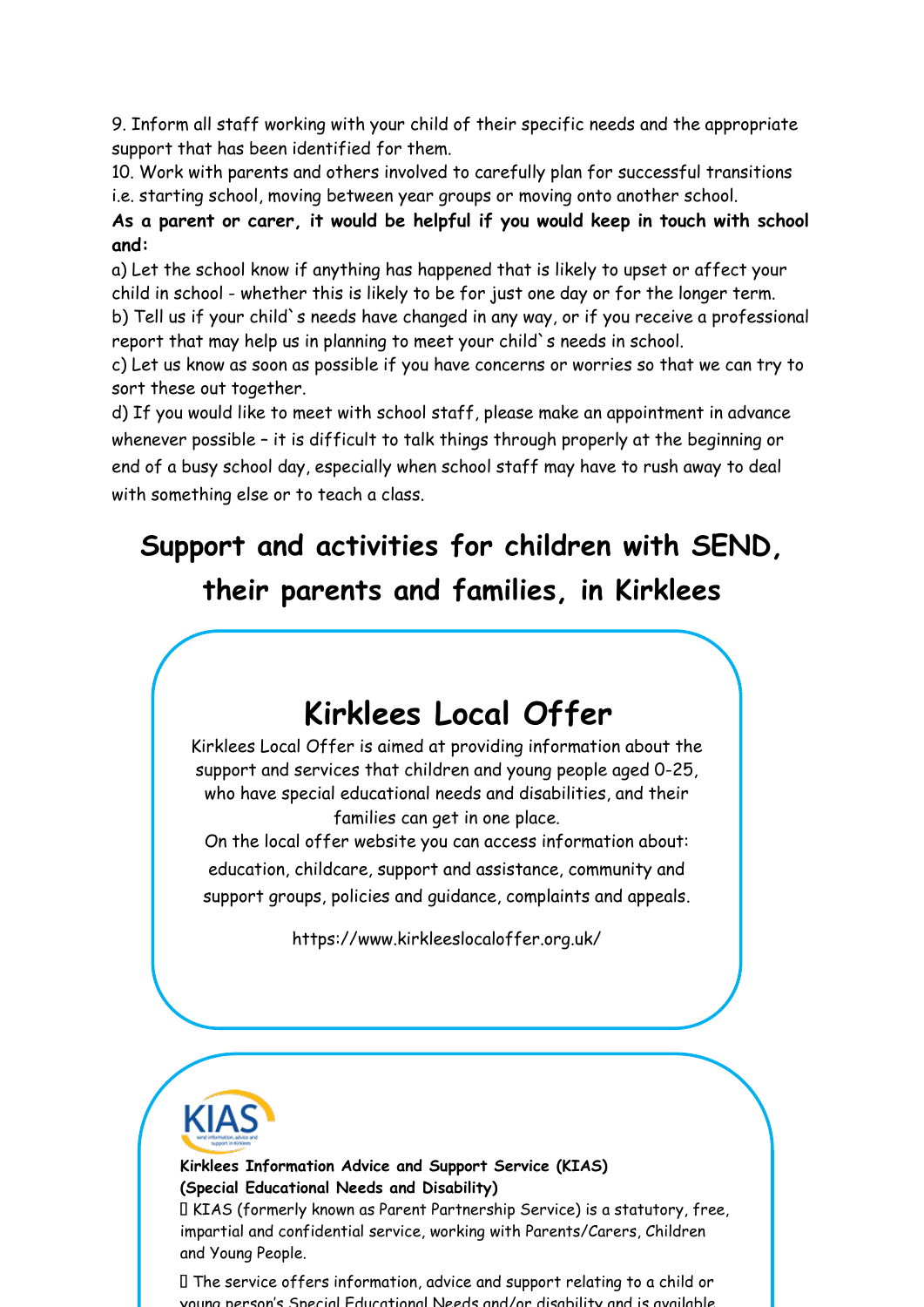

Health and wellbeing services for Kirklees children and young people aged 0-19 years (up to 25 years for children with special needs) and their families have been brought together under one name… Thriving Kirklees.

Thriving Kirklees is a partnership of local health and wellbeing providers all working together to support children, young people and their families to thrive and be healthy.

The partnership covers 11 areas of work including:

- 0-19 Team (health visiting and school nursing)
- Child and Adolescent Mental Health Services (CaMHS)
- Children's Emotional Health and Wellbeing Service
- National Child Measurement Programme

• Assessment and diagnosis of autistic spectrum conditions (through referrals made by a Speech and Language Therapist, Paediatrician, SENCO or Educational Psychologist)

• Support for children and young people with learning disabilities

• Home-Start Family Support • Healthy child vitamins

Thriving Kirklees offers a range of health and wellbeing support, information and advice - use our online form to request support directly.

### **www.thrivingkirklees.org.uk**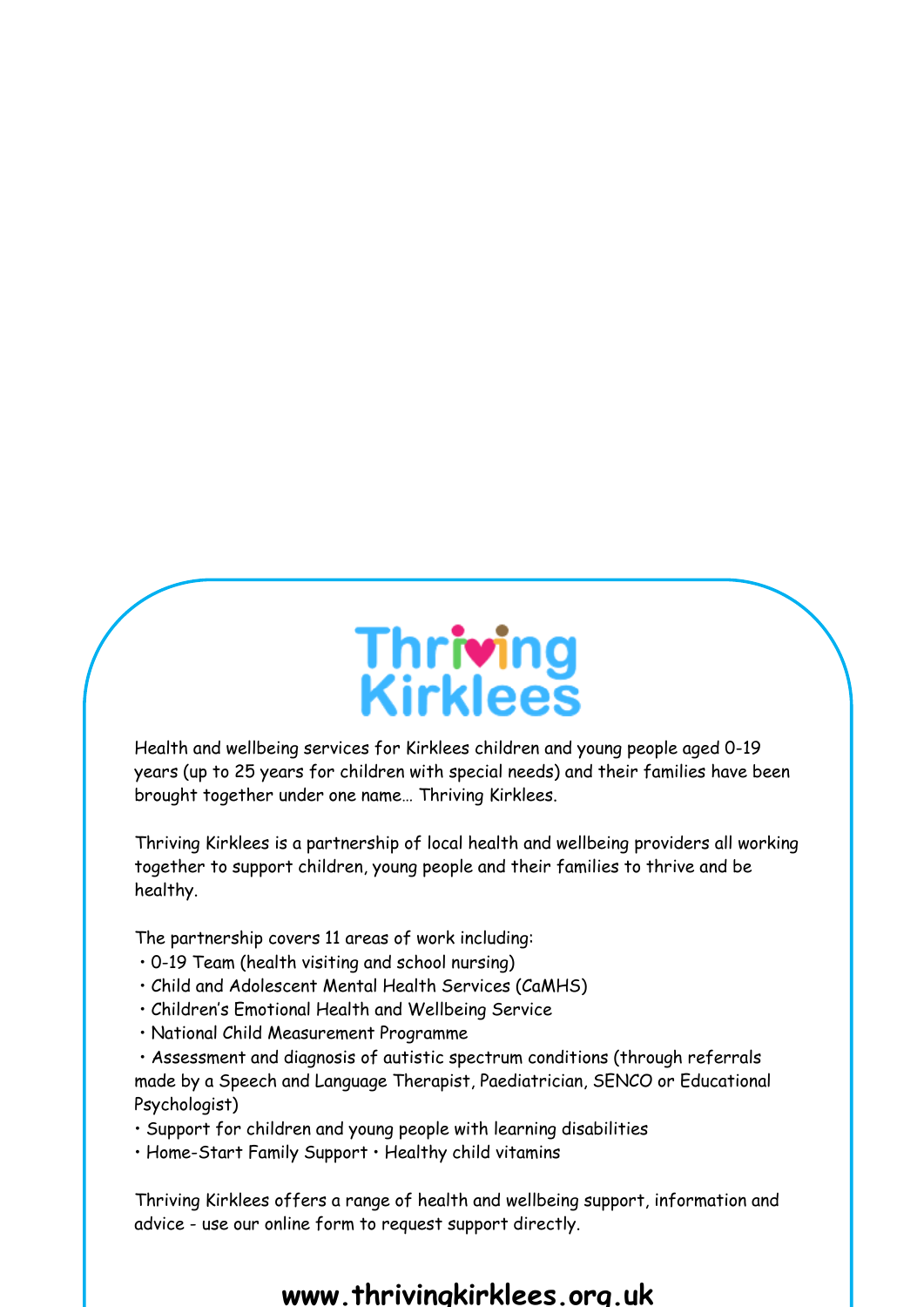

**Shabang is a charity, based in Slaithwaite, which runs a variety of creative, musical and theatrical activities for children with additional needs and their families.** 

Better Together is a programme of free family events. They usually take place monthly on a Saturday morning or a Sunday afternoon and can range from performances, to Pop Up Cinemas to Family Dances. The idea is that if you have a child with additional needs you can join this event along with the whole family – we try to ensure there is something for everyone.

## **01484 848073**

**www.shabang.org.uk**

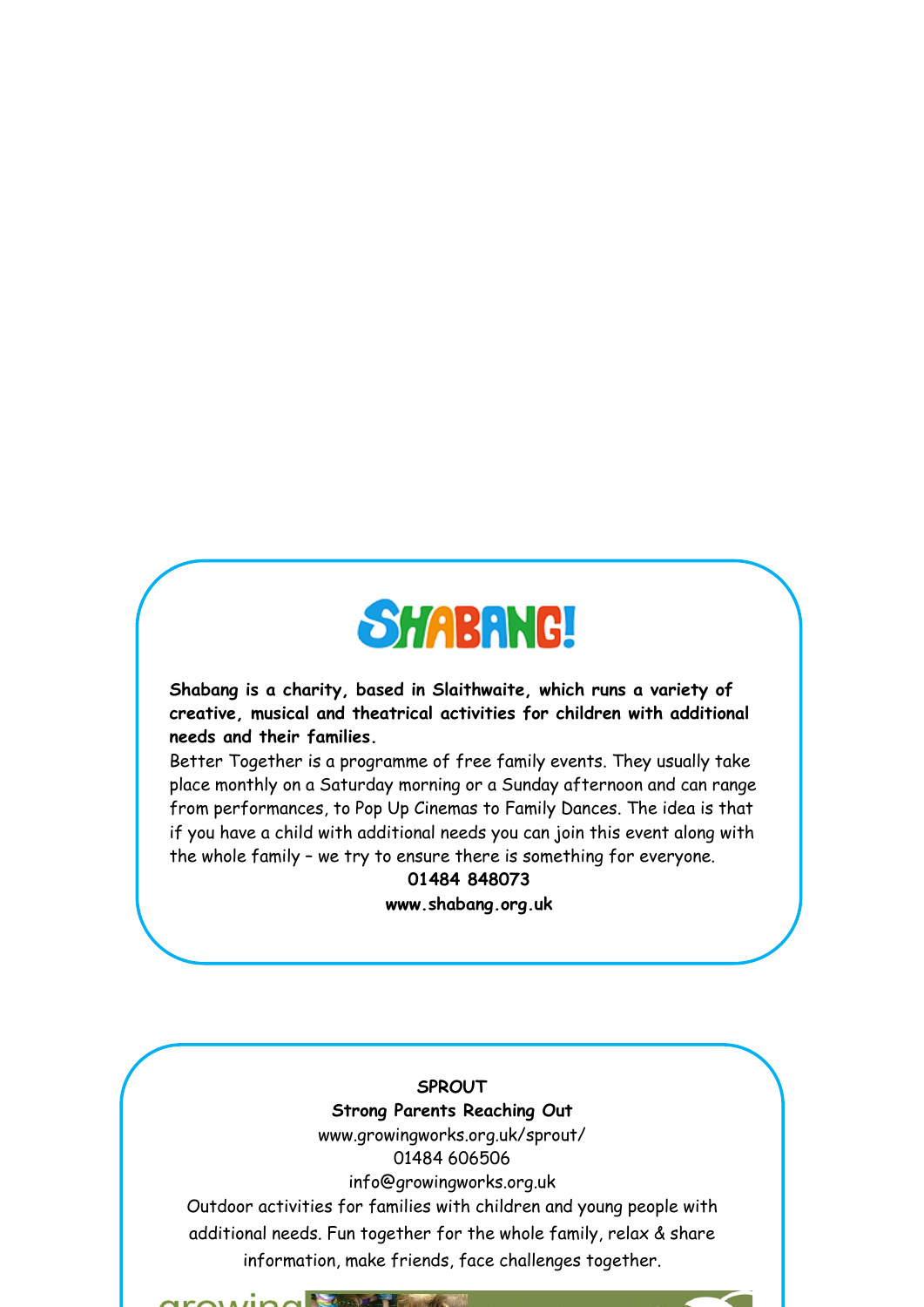Parents of Children with additional needs PCAN



PCAN is an independent group for parents and carers of children with all types of additional needs, disabilities or hidden impairments in Kirklees.

We offer: Information about activities and services The chance to meet other parents for support and friendship Opportunities to have your say with local service providers about the services they provide for your children/young people. (We work in partnership with local service providers to create a stronger voice for parents' needs and concerns) **Other Information** 

Our group is for parents or carers whose children/young people are between 0-25 years of age. You can contact us on weekdays between 9 and 5. It is free to join. We welcome all parents or carers, whether you are just beginning to become aware of your child or young person having additional needs, or if they have confirmed diagnosis or disability.

#### **07754102336**

**info@pcankirklees.org Join us on facebook – we have a closed group You can follow us on Twitter @pcankirklees**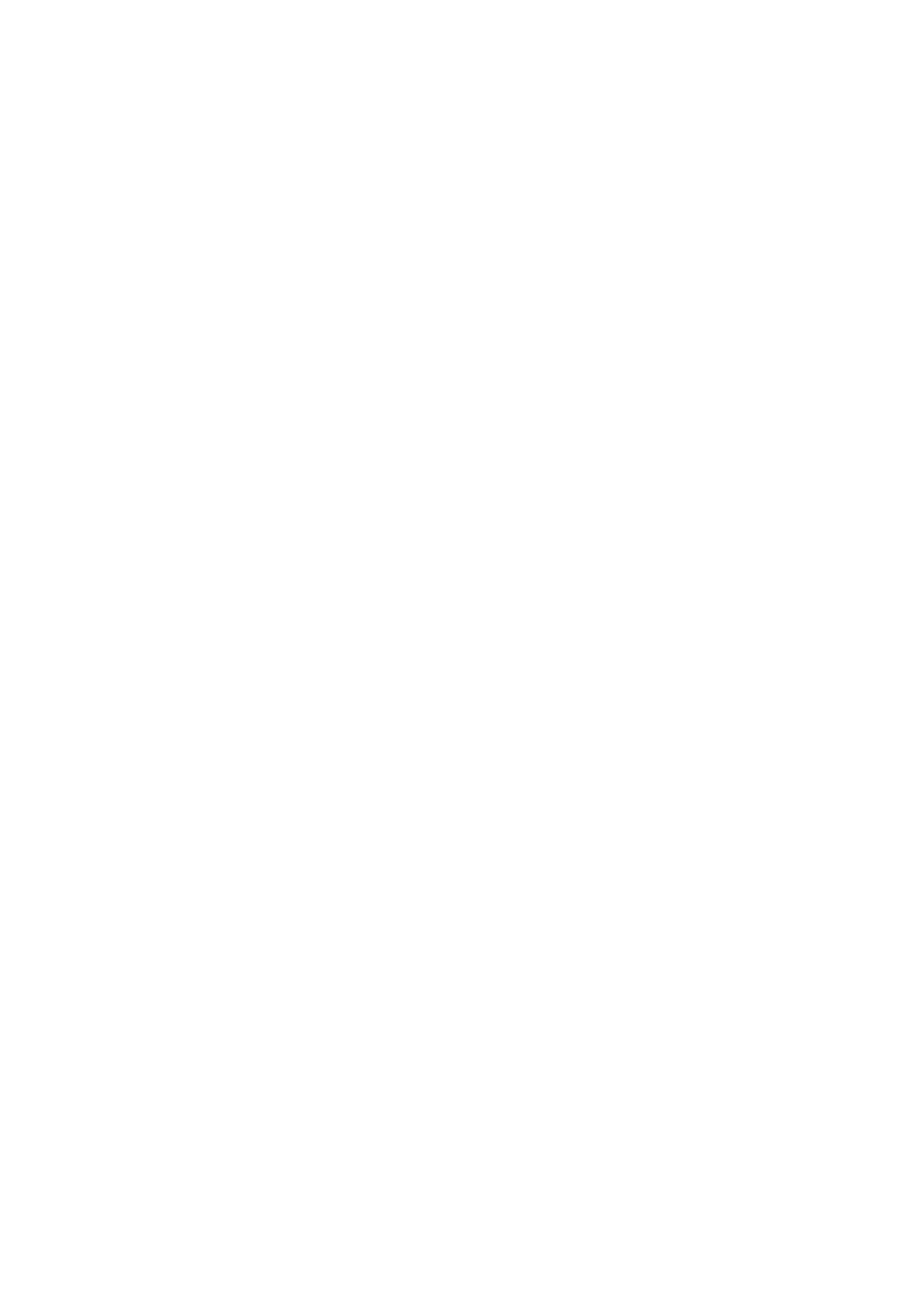# Sensory Occupational Therapy Service

The Sensory Occupational Therapy team works with children whose sensory needs make day-to-day tasks more difficult. We work closely with education and health to make sure the adults working with children and young people have the skills they need to recognise their sensory needs. We work alongside other professionals to adapt environments and put strategies in place to meet sensory needs. This helps to support a calm environment, encourage attention, participation and independence.

#### We offer:

An evidence-based pathway of care.

Stage 1:

Website resources for parents/carers, nurseries and school. Training for parents/carers. Training for nurseries and schools. Consultation meetings.

Stage 2:

Individual assessment and sensory-based interventions.

Please see our website for more information

https://www.locala.org.uk/services/sensory-occupational-therapy-service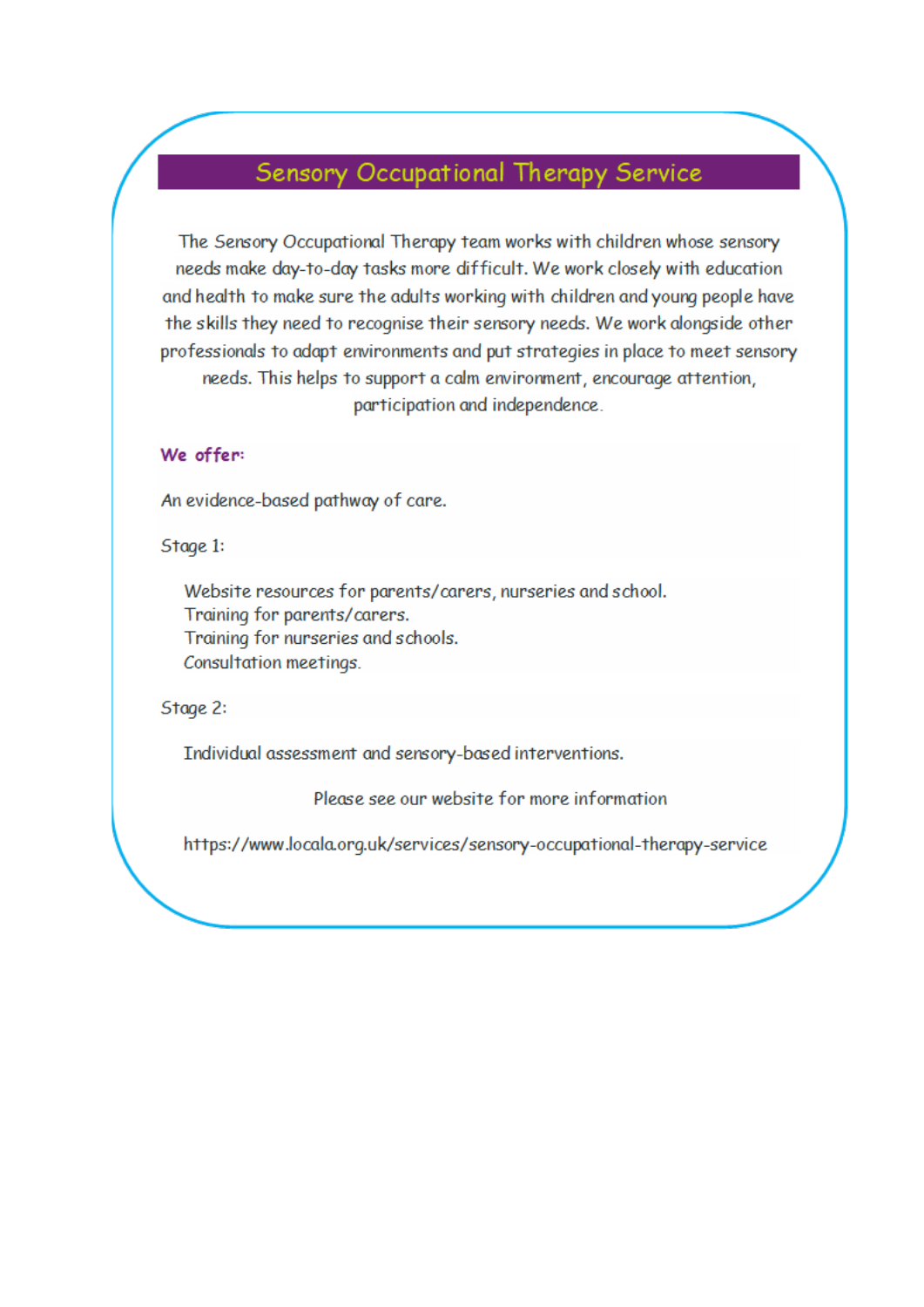# **Advice and support**

At Slaithwaite we know that you are the expert on your child. However we all need help sometimes with advice and support regardless of children's additional needs.

Here are some tips to help;-

- Breathe-take in very deep breaths through your nose and out through your mouth
- Make sure you have some me time-(even if it's only 2 minutes)-It can be hard to ask for help and support but it is important for you to have some time to yourself
- Don't feel guilty about having time for yourself its IMPORTANT!
- Be prepared-Mornings can be difficult for families when getting organised for school and other priorities so make sure you have things like uniforms ready the night before so you are not rushing around looking for things in the morning.
- Keep the routine the same in a morning and after school/ bedtime-children like to know what will happen and when
- Think about which activities help your child to be calm and which activities cause them distress. Ensure activities that keep them calm are available for the children to access independently. Thinks about the activities which cause distress –is it when they finish-how could you change what happens-planned time limits or e.g when playing on a game using IT use a timer the children can hear and explain once the timer goes off its time to finish at the end of the game they are playing to allow them time to process what will happen. (Staff in school are happy to discuss which activities help in school)
- After school do they need time to process the transition from school to homethey have been working their brains extra hard in school-use activities that help them be calm straight after school-this may be going for a walk, running around, or just chilling on the sofa-whatever works for your child.
- It may be useful to use a visual timetable to help them process their day-if they do something afterschool it will help them know what comes next-(school can help with this)
- Be consistent –this really helps children as they know what the expectations are
- Encourage the children to help you tidy up after play-this could be just requesting they 'put the cars in the box.' ( keep instructions simple)
- Use the word 'now' and 'next' eg now we play a game next we play with cars.
- Some children may need ear defenders when it is noisy or busy.